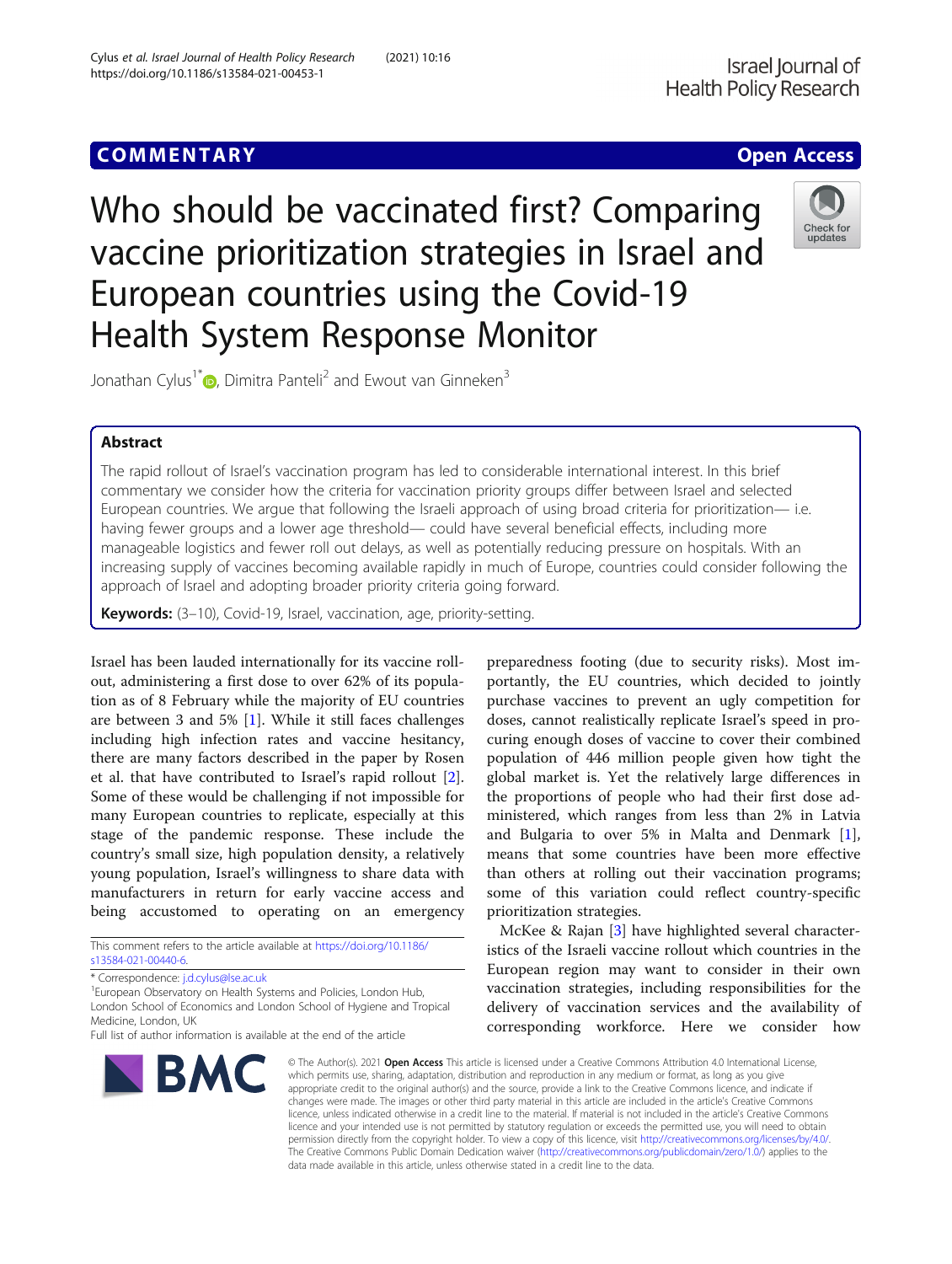selected country strategies in Europe have compared to Israel's vaccine rollout strategy, focusing on the prioritization of population groups for vaccination. We draw on Rosen et al. and on information collected for European countries in the Covid-19 Health System Response Monitor (HSRM) [[4\]](#page-2-0).

## The eligibility criterion used for the first phase of the rollout varies across countries

Arguably one of the reasons for the rapid vaccine rollout in Israel is that it has devised very simple vaccination priority criteria that simultaneously target individuals at highest risk of death, at highest risk of hospitalization, and those in most frequent contact with cases. Rosen et al. report that Israel defined four broad vaccination groups for its rollout: those age 60 and over; those with certain pre-existing conditions; nursing home residents; and front-line health workers. This simple but farreaching strategy contrasts with the approaches of some European countries.

One of the most notable rollout strategy differences is that some European countries have first focused their attention on frontline health workers and/or care home residents before the general population above a predefined age, in line with WHO guidance developed for a context with limited vaccine supply [[5](#page-2-0)]. This approach recognizes not only that these groups are at a high risk of exposure to Covid-19, but also that in an overstretched health workforce every professional is needed, especially in ICUs.

For example, in Slovakia health workers, medical students, social service home staff, armed forces and some infrastructure workers are being offered the vaccine in the first round, while patients over age 65 and the chronically ill are not eligible until the second round. Spain is also prioritizing residents and workers in assisted-living nursing homes, as well as care centres for highly-disabled people in addition to front line healthcare and social care workers. Only after vaccination of these groups is completed, other health and social care workers and non-institutionalised highly dependent people will be offered the vaccine.

In Latvia health workers treating COVID-19 patients and professionals working in Emergency Medical Services (EMS) are in the top priority group. Lithuania also prioritizes those who work directly with Covid-19 patients. The Dutch Health Council originally recommended a strategy comparable to the Israeli rollout. However, following lobbying efforts from the hospital sector, which used the delayed roll out and the prospect of a third wave to its political advantage, this was changed to first prioritize hospital and nursing home personnel over other groups, including older people and those with pre-existing conditions. Therefore, one key

difference that we note is that in contrast to Israel, some European countries have not decided to prioritize people for vaccination based on age.

## Among those who do consider age as a priority criterion, some set high initial age thresholds

There are also differences across countries in the age threshold used for vaccine prioritization. Among those countries that prioritize people based on age, many countries have focused their attention first on the oldest old, in contrast to Israel's initial age cut-off of 60 years and over. Austria, Germany and the United Kingdom prioritize those 80 years and over before planning to move incrementally to younger age groups. Germany prioritizes those 70 years and over in its second phase and those 60 years and over in its third phase. Estonia focuses first on those 70 years and over. Portugal in its first phase is including people age 50 years or older, but only if they have one of a short list of chronic conditions. Sweden, which initially had an age criterion simpler than the Israeli one, set the age threshold to be all adults over 18 being vaccinated in the first half of 2021, reversed course on 4 February and now prioritizes those above 65.

While there is no definitive rationale for various countries' prioritization strategies, it should be noted that although the mortality risk is highest at very old ages and among care home residents, ICUs in many countries are currently treating relatively younger patients. In the Netherlands, for example, the three most represented age groups (5-year cohorts) in ICUs are between age 60 and 75 [[6\]](#page-2-0) This suggests that any approach that ignores these age groups may do little to alleviate pressures on health systems, especially if countries decide to re-open prematurely and infections among younger groups rise.

## An increasing supply of vaccines allows for broader criteria going forward

Naturally many countries have designed their vaccine rollout strategy based on their own expectations about their vaccine supply. Scarcity concerns have resulted in narrow criteria in this early phase of the rollout. Additionally, although it is not decisively demonstrated that those who are vaccinated stop transmitting Covid-19, in the event that some degree of transmission is reduced through vaccination, it could make sense from a societal perspective to focus on narrowly defined groups who also are most likely to contribute to community spread.

This being said, there are valuable takeaways from the simplicity of Israel's approach to logistics, especially regarding the second quarter of 2021, when the scarcity of the vaccine is expected to become less of a problem in the EU. A simple set of eligibility criteria, with an age cut off that is not limited to the oldest old, can be